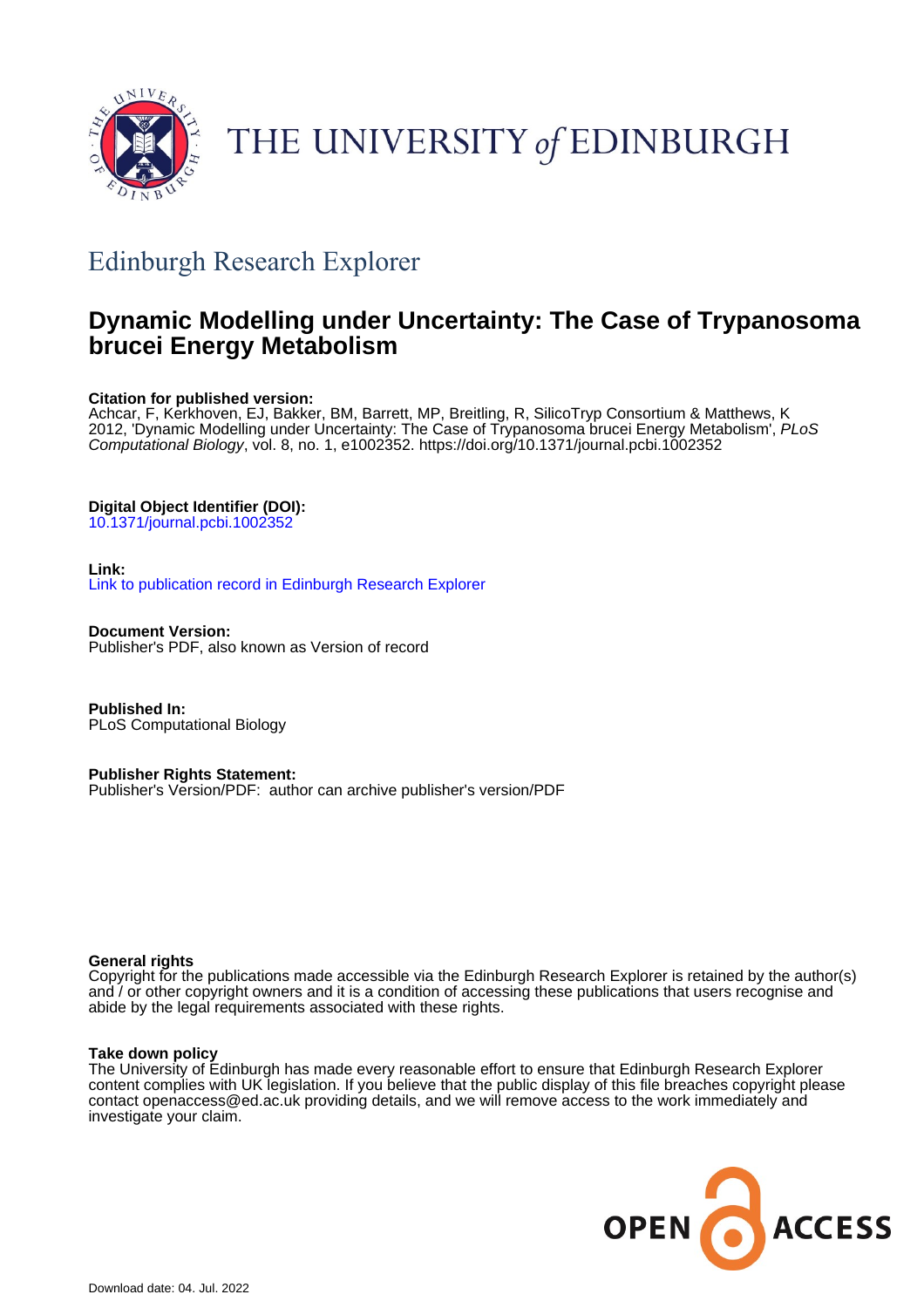## Dynamic Modelling under Uncertainty: The Case of Trypanosoma brucei Energy Metabolism

## Fiona Achcar<sup>1,2</sup>, Eduard J. Kerkhoven<sup>3</sup>, The SilicoTryp Consortium<sup>¶</sup>, Barbara M. Bakker<sup>4</sup>, Michael P. Barrett<sup>3</sup>, Rainer Breitling<sup>1,2</sup>\*

1 Institute of Molecular, Cell and Systems Biology, College of Medical, Veterinary and Life Sciences, University of Glasgow, Glasgow, United Kingdom, 2 Groningen Bioinformatics Centre, Groningen Biomolecular Sciences and Biotechnology Institute, University of Groningen, Groningen, The Netherlands, 3 Wellcome Trust Centre for Molecular Parasitology, Institute of Infection, Immunity and Inflammation, College of Medical, Veterinary and Life Sciences, University of Glasgow, Glasgow, United Kingdom, 4 Department of Liver, Digestive and Metabolic Diseases, University Medical Centre Groningen, University of Groningen, The Netherlands

#### Abstract

Kinetic models of metabolism require detailed knowledge of kinetic parameters. However, due to measurement errors or lack of data this knowledge is often uncertain. The model of glycolysis in the parasitic protozoan Trypanosoma brucei is a particularly well analysed example of a quantitative metabolic model, but so far it has been studied with a fixed set of parameters only. Here we evaluate the effect of parameter uncertainty. In order to define probability distributions for each parameter, information about the experimental sources and confidence intervals for all parameters were collected. We created a wiki-based website dedicated to the detailed documentation of this information: the SilicoTryp wiki (http:// silicotryp.ibls.gla.ac.uk/wiki/Glycolysis). Using information collected in the wiki, we then assigned probability distributions to all parameters of the model. This allowed us to sample sets of alternative models, accurately representing our degree of uncertainty. Some properties of the model, such as the repartition of the glycolytic flux between the glycerol and pyruvate producing branches, are robust to these uncertainties. However, our analysis also allowed us to identify fragilities of the model leading to the accumulation of 3-phosphoglycerate and/or pyruvate. The analysis of the control coefficients revealed the importance of taking into account the uncertainties about the parameters, as the ranking of the reactions can be greatly affected. This work will now form the basis for a comprehensive Bayesian analysis and extension of the model considering alternative topologies.

Citation: Achcar F, Kerkhoven EJ, The SilicoTryp Consortium, Bakker BM, Barrett MP, et al. (2012) Dynamic Modelling under Uncertainty: The Case of Trypanosoma brucei Energy Metabolism. PLoS Comput Biol 8(1): e1002352. doi:10.1371/journal.pcbi.1002352

Editor: Jason A. Papin, University of Virginia, United States of America

Received September 14, 2011; Accepted November 30, 2011; Published January 19, 2012

Copyright: © 2012 Achcar et al. This is an open-access article distributed under the terms of the Creative Commons Attribution License, which permits unrestricted use, distribution, and reproduction in any medium, provided the original author and source are credited.

Funding: This work was supported by SysMO (http://www.sysmo.net/), NWO-Vidi (http://www.nwo.nl/nwohome.nsf/pages/NWOP\_5VTGQW\_Eng) and SULSA (http://www.sulsa.ac.uk/). Barbara Bakker is the recipient of a Rosalind Franklin Fellowship (http://www.rug.nl/fwn/onderzoek/rff/index). The funders had no role in study design, data collection and analysis, decision to publish, or preparation of the manuscript.

Competing Interests: The authors have declared that no competing interests exist.

\* E-mail: Rainer.Breitling@glasgow.ac.uk

" Membership of The SilicoTryp Consortium is provided in the Acknowledgments.

#### Introduction

Kinetic models of metabolism require quantitative knowledge of detailed kinetic parameters (e.g. maximum reaction rates, enzyme affinities for substrates and regulators). However, our knowledge about these parameters is often uncertain. When the parameters are measured, various sources of error can affect the results: experimental noise at the technical and biological levels, systematic bias introduced by parameters being measured in vitro instead of in vivo or by the choice of specific experimental conditions (pH, temperature, ionic strength, etc.). Moreover, a substantial number of important parameters have never been measured and the estimates included in models are based either on values measured in closely related species or on the general distribution of similar parameters [1]. Few general methods for dealing with this uncertainty have been suggested [2–6].

Here we present an analysis of the effect of parameter uncertainties on a particularly well defined example of a quantitative metabolic model: the model of glycolysis in bloodstream form Trypanosoma brucei [7] (see Fig. 1). This ordinary

differential equation (ODE) model is mainly using parameters measured on purified enzymes rather than fitted, and, since its first publication in 1997, it has been updated [8] and extended [9–11] several times, making it one of the most highly refined dynamic models of a metabolic pathway published to date. The model has been successfully used to predict the ''turbo explosion'' that would happen in the absence of the glycosome, the subcellular compartment in which the first seven enzymes of glycolysis are localized in *T. brucei* [8]. This important property was confirmed experimentally more than 10 years after the model was initially proposed [11]. In this paper we used the last updated version of the model published [11] with slight modifications to take into account the equilibrium constants of all reactions (see methods).

Explicitly considering the uncertainties of parameters in the analysis of the model allowed us to gain interesting new insights into its behaviour. Most importantly, our analysis allowed us to quantify the degree of confidence concerning diverse properties of the system, including the hierarchy of control which is relevant for prioritizing potential drug targets. The resulting quantitative profile of model uncertainties, including the identification of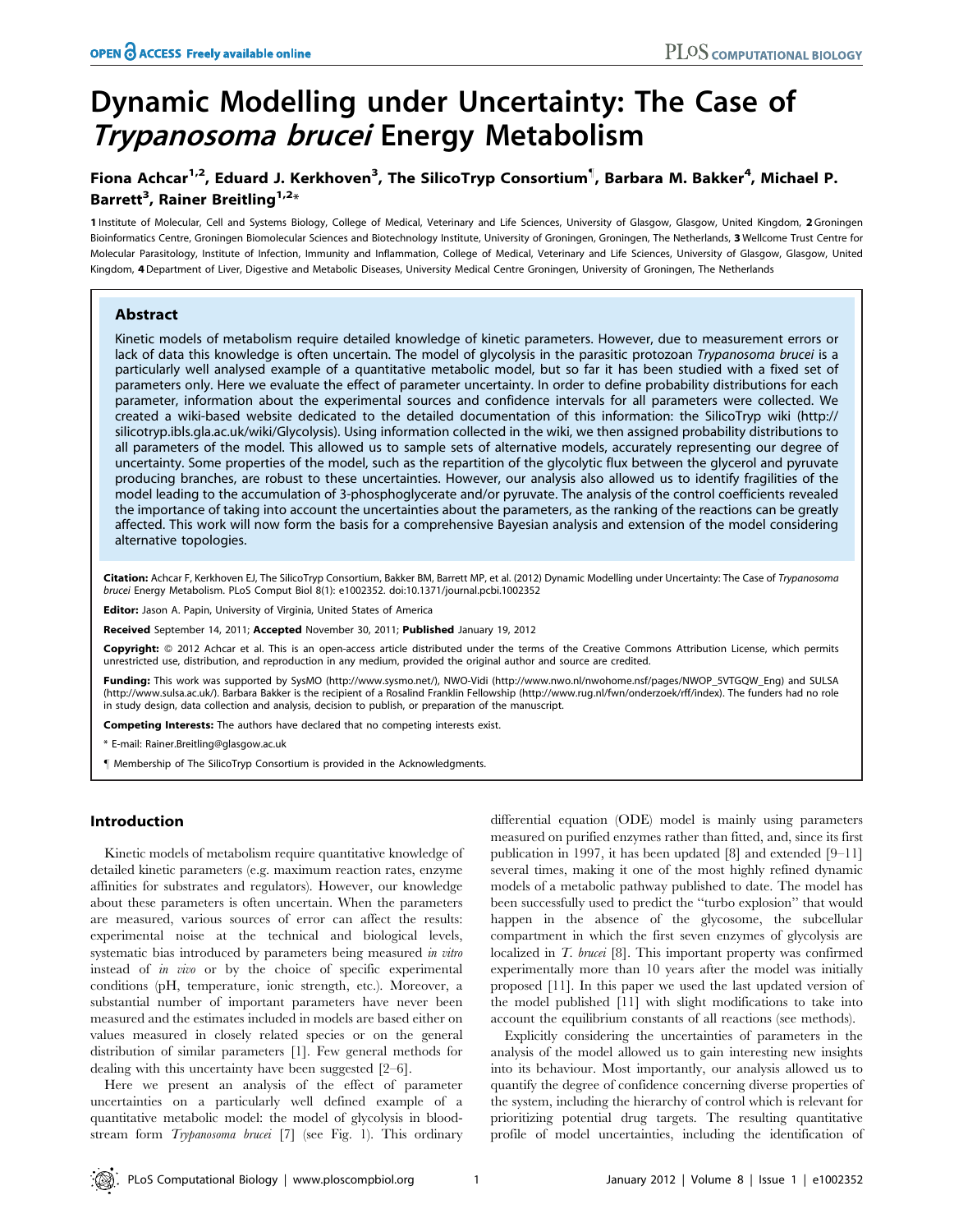#### Author Summary

An increasing number of mathematical models are being built and analysed in order to obtain a better understanding of specific biological systems. These quantitative models contain parameters that need to be measured or estimated. Because of experimental errors or lack of data, our knowledge about these parameters is uncertain. Our work explores the effect of including these uncertainties in model analysis. Therefore, we studied a particularly well curated model of the energy metabolism of the parasite Trypanosoma brucei, responsible for African sleeping sickness. We first collected all the information we could find about how the model parameters were defined on a website, the SilicoTryp wiki (http:///silicotryp.ibls.gla.ac.uk/ wiki/). From this information, we were able to quantify our uncertainty about each parameter, thus allowing us to analyse the model while explicitly taking these uncertainties into account. We found that, even though the model was well-defined and most of its parameters were experimentally measured, taking into account the remaining uncertainty allows us to gain more insight into model behavior. We were able to identify previously unrecognised fragilities of the model, leading to new hypotheses amenable to experimental testing.

major fragilities and areas in need of further examination, provides a solid basis for future model extensions. These will in turn introduce new uncertainties and should be dealt with using the same general framework established here.

#### Results

#### Collecting information

In order to specify the uncertainty associated with each parameter, we gathered all available information relating to the sources of the values used in the model. Information included data on how kinetics were measured, the number of replicates and the standard error of mean values when available, additional calculations used to estimate the parameter from the observed values, and any ''corrections'' for additional factors such as temperature or pH. For this purpose, we created the ''SilicoTryp'' wiki, a MediaWiki-based (http://www.wikimedia.org) website dedicated to the detailed documentation of the sources of parameters used in the latest version of the model of glycolysis in T. brucei (http://silicotryp.ibls.gla.ac.uk/wiki/Glycolysis) [10]. Each reaction is described on its own page, which contains the rate equation and the detailed references and calculations for each parameter (see Fig. 2 for an example).

From the information collected, probability distributions could be inferred for each parameter as described in Methods. supplementary text S1 shows the estimated distributions for all parameters.

#### The effects of uncertainty

To model the effect of uncertainty, we sampled values for each parameter according to its probability distribution, generating a ensemble of alternative models. Together these alternative models accurately represent our degree of uncertainty about the correct parameters, assuming that our knowledge of each parameter value is independent of the other parameters (see Methods for one example, the equilibrium constant, where this assumption is violated and needs to be accounted for). This collection of models can then be used to analyse model behavior and the associated uncertainties. The same properties that were studied with the fixed parameter version of the model can be studied with each alternative model. The distribution of the results shows the robustness and the degree of certainty we have about the inferred model properties (e.g. the steady-state concentrations of the metabolites and the control coefficients) considering our current knowledge about the parameters and the topology of the model.

Reaching steady-state. The first property of the models that we analyzed is whether or not a steady-state is reached in a reasonable time. Our simulation uses the steady-state of the model with the fixed set of parameters to set the initial concentrations of the metabolites. From this initial state, each model is simulated until steady-state is reached. Considering the generous threshold we set for these simulations, steady-state should be reached rapidly. Yet, only 33% of the 10,000 models reached steady-state within 50 simulated minutes or less, and only 36% within 300 simulated minutes. As shown in Fig. 3, models that could not reach steady-state within 300 minutes had all produced a very high concentration of either 3-phosphoglycerate (3-PGA) or pyruvate. The accumulation of these metabolites to unreasonable concentrations indicates that the models contain fragilities. These cases are studied in more detail below (section Effects on steady-state concentrations).

**Effects on steady-state flux.** In bloodstream form  $T$ . brucei, glucose is mainly converted to pyruvate in aerobic conditions, while it is divided equally between pyruvate production and glycerol production under anaerobic conditions [12,13]. These flux distributions were also observed in cultured cell [14] and reproduced by the model [7] (anaerobic conditions are modelled by setting the Vmax of glycerol 3-phosphate oxidase (GPO, reaction used to model the mitochondrial glycerol 3-phosphate dehydrogenase coupled with the trypanosome alternative oxidase) to zero, the only model reaction requiring oxygen; the experimental measurements correspond to its inhibition as T. brucei does not survive total anaerobic conditions [9]).

This property is well-conserved in all our models using the full range of plausible parameter values (see Fig. 4). As expected, the effect of uncertainty is more important in aerobic conditions: for most of the models that do reach steady-state within 300 minutes, the proportion of glucose that ends in glycerol varies between 0 and 20% (mean  $\pm$  standard deviation of the models that reaches steady-state within 300 minutes:  $9.1 \pm 5.9$ %). In contrast, under anaerobic conditions, the glycolytic flux is always shared 50/50% between the production of glycerol and pyruvate  $(50.0 \pm$  $4 * 10^{-4}\%$ ; the small error is most probably due to numerical rounding effects).

Indeed, anaerobically, the flux distribution is entirely determined by the topology and stoichiometry of the model: the 6 carbon product derived from glucose (fructose 1,6-bisphosphate) is split into two 3-carbon products by aldolase. Anaerobically, the NADH formed in the pyruvate branch can only be reoxidized to  $NAD^+$  in the glycerol branch [7]. Hence the 50/50% split is independent of the parameters of the model as expected from the topology of the model. Under aerobic conditions, glycerol 3 phosphate is mostly reoxidized using the mitochondrial glycerol 3 phosphate dehydrogenase (GPO) and then re-routed through the pyruvate branch via triose-phosphate isomerase [7]. However, a small proportion of the flux ends with the production of glycerol. This small proportion depends on the parameters used in the model. No single parameter can easily predict the proportion of the flux that ends in the production of glycerol.

The fixed-parameter version of the model (i.e. the model with the set of parameter defined to be as close as possible to the model described in [10]) predicted only a very small portion of the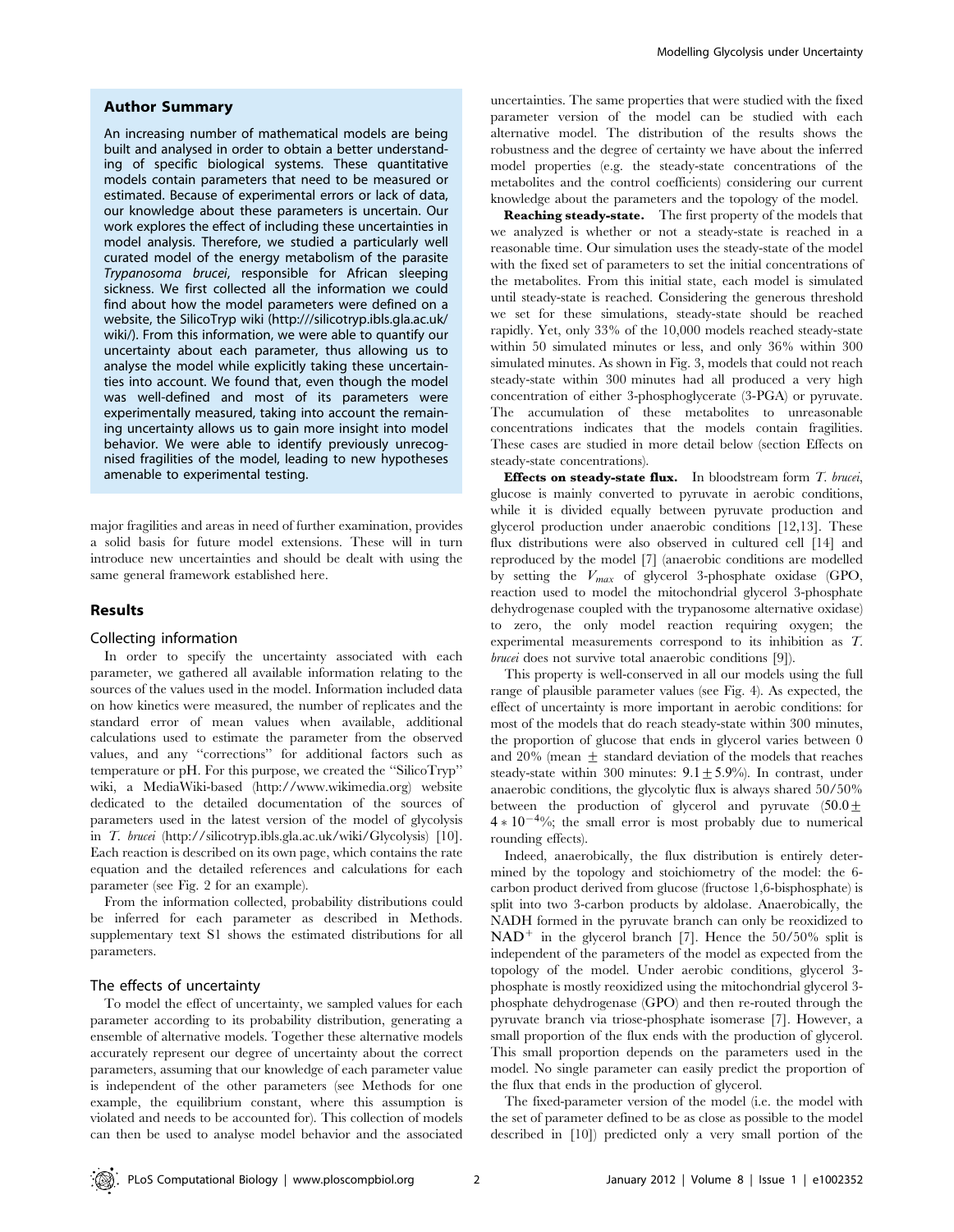

Figure 1. Aerobic glycolysis in bloodstream form T. brucei. Abbreviations: Metabolites: Glc-6-P = Glucose 6-phosphate, Fru-6-P = Fructose 6phosphate, Fru-1,6-BP = Fructose 1,6-bisphosphate, DHAP = dihydroxyacetone phosphate, GA-3-P = glyceraldehyde 3-phosphate, Gly-3-P = glycerol 3 phosphate, 1,3-BPGA = 1,3-bisphosphoglycerate, 3-PGA = 3-phosphoglycerate, 2-PGA = 2-phosphoglycerate, PEP = phosphoenolpyruvate. Reactions: 1 = transport of glucose across the cytosolic membrane, 2 = transport of glucose across the glycosomal membrane, 3 = hexokinase, 4 = phosphoglucose isomerase, 5 = phosphofructokinase, 6 = aldolase, 7 = triosephosphate isomerase, 8 = glyceraldehyde 3-phosphate dehydrogenase, 9 = phosphoglycerate kinase, 10 = transport of 3-PGA across the glycosomal membrane, 11 = phosphoglycerate mutase, 12 = enolase, 13 = pyruvate kinase, 14 = transport of pyruvate across the cytosolic membrane, 15 = glycerol 3-phosphate dehydrogenase, 16 = glycerol kinase, 17 = DHAP-Gly-3-P antiporter, 18 = glycerol-3-phosphate oxidation, 19 = ATP utilisation, 20 = adenylate kinase. doi:10.1371/journal.pcbi.1002352.g001

glycolytic flux through the glycerol branch, while a wider range of plausible values are permitted when parameter uncertainty is considered. Indeed, a wide range of aerobic flux distributions has been measured experimentally: from a few percent glycerol measured by [14] to about 9% glycerol measured by [15]. This range of observed biological variety can be explained using the

variety of kinetic parameters included in our collection of models, or by partial anaerobiosis leading to a mixture of oxygenation states in individual cells within the population measured.

Effects on steady-state concentrations. Using our collection of models, we are able to see the effect of parameter uncertainties on the steady-state concentration estimates.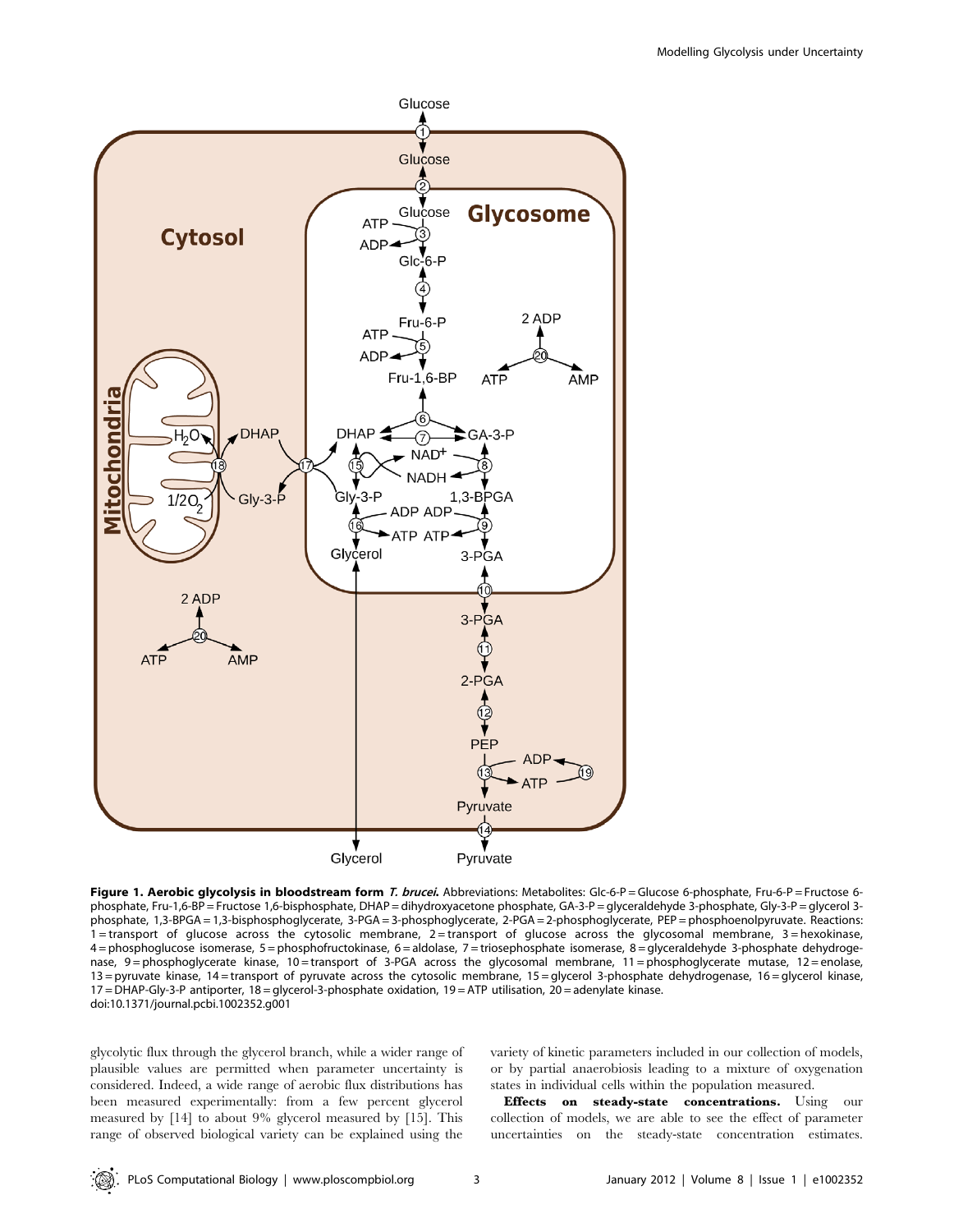|                                                                                          | Page Discussion                                                                                                                            |                                                                                                                                                                                                                                                                                                                                                                                                                                                                                                                                                                 | Read Edit View history |                        | Go<br>Search |
|------------------------------------------------------------------------------------------|--------------------------------------------------------------------------------------------------------------------------------------------|-----------------------------------------------------------------------------------------------------------------------------------------------------------------------------------------------------------------------------------------------------------------------------------------------------------------------------------------------------------------------------------------------------------------------------------------------------------------------------------------------------------------------------------------------------------------|------------------------|------------------------|--------------|
| <b>SilicoTrvp</b>                                                                        | This wiki is work in progress and contains unpublished data. Please treat with confidentiality.                                            |                                                                                                                                                                                                                                                                                                                                                                                                                                                                                                                                                                 |                        |                        |              |
|                                                                                          | Pyruvate kinase                                                                                                                            |                                                                                                                                                                                                                                                                                                                                                                                                                                                                                                                                                                 |                        |                        |              |
| Navigation                                                                               | $Phosphoenol pyruvate_{cutoff} + ADP_{cutoff} \rightleftharpoons Pyruvate_{cutoff} + ATP_{cutoff}$                                         |                                                                                                                                                                                                                                                                                                                                                                                                                                                                                                                                                                 |                        |                        |              |
| Main page<br>Community portal<br>Current events<br>Recent changes<br>Random page<br>Help | Contents (hide)<br>1 Rate equation<br>2 Paramolers<br>3 Other inhibitors and activators tested<br>4 Additional information<br>5 References |                                                                                                                                                                                                                                                                                                                                                                                                                                                                                                                                                                 |                        |                        |              |
| Toolbox                                                                                  | Rate equation                                                                                                                              |                                                                                                                                                                                                                                                                                                                                                                                                                                                                                                                                                                 |                        |                        | [4d]         |
| Special pages<br>Printable version<br>Permanent link                                     | Parameters                                                                                                                                 | $\begin{array}{c} v_{PK}=V_{fmax}*\frac{(\frac{PER}{K_{FEP}})*\frac{APE_{c}}{K_{mapp}}}{(1+(\frac{PER}{K_{FEP}})*\frac{(1+\frac{APE_{c}}{K_{mapp}})}{K_{FEP}+1})*(1+\frac{APE_{c}}{K_{mapp}})}\\ \end{array}$ with $K_{PEF}=Km_{PEF}*(1+\frac{APE}{Ki_{ATP}}+\frac{APE_{c}}{Ki_{ATP}})$                                                                                                                                                                                                                                                                         |                        |                        | [ed]         |
|                                                                                          | $V_{fmax} = 1020$                                                                                                                          | The value was measured for the 2005 version of the model <sup>512</sup> (see supplementary information table S1). The assay is described in<br>Callens et al. (1991) <sup>(2)</sup> (pH=7.2, T=25°C). The reported value is 1020 +/- 221 (4) (average +/- SEM from n experiments).                                                                                                                                                                                                                                                                              |                        |                        |              |
|                                                                                          | $nmol.min^{-1}.mg$ of cell protein                                                                                                         | These parameters were defined in the first version of model by Bakker et al. (1997) [3].<br>"KM PEP was filted to the "MHADPIc/0.64 mM mM   .   The equation for KM PEP was filted to the<br>measurements of this parameter at different concentrations of ATP and ADP <sup>(2)</sup> *<br>Callens et al. (1991) <sup>[2]</sup> measured the apparent kinetic constant for phosphoenoloyruvate in the presence of inhibitors (table V; Se a<br>stands for the concentration to reach half of the maximal activity i.e. Km: at pH=7.2 T=25*C):<br><b>TABLE V</b> |                        |                        |              |
|                                                                                          |                                                                                                                                            | Kinetic constants for phosphoenolpyruvate in the presence of inhibitors.<br>Inhibitor                                                                                                                                                                                                                                                                                                                                                                                                                                                                           | Á<br>$S_{n+}$ (mM)     | $Rmin^{-1}$ $K10^{-5}$ |              |

Figure 2. Example of a page of the SilicoTryp wiki. Each reaction of the model has its own page. On this page, the rate equation is specified and a table includes all parameters with their detailed source and calculations when necessary. doi:10.1371/journal.pcbi.1002352.g002

Considering only the models that reach steady-state within 300 simulated minutes, several cases can be distinguished (see Fig. 5 and supplementary text S2):

phosphate, glycosomal glyceraldehyde 3-phosphate, cytosolic and glycosomal dihydroxyacetone phosphate and glycerol 3-

- given that most of the parameters are sampled from log-• For many metabolites, steady-state concentrations are well-Aerobiosis conserved in all plausible models and their distribution is approximately log-normal: glucose 6-phosphate, fructose 6-
- Cytosolic 3-phosphoglycerate (mM) 10000 Time (min) 300 1000 200 100 100 50  $20$ 10  $10$ 5  $\mathbf{1}$  $0.1$  $0.001$  $0.1$  $10$ 1000 Cytosolic pyruvate (mM)

Figure 3. Steady-state concentration of pyruvate as a function of the concentration of 3-phosphoglycerate at steady-state or t = 300 minutes if steady-state is not reached before. The contour lines indicate when steady-state was reached (in minutes of simulated time). If steady-state was not reached before, simulations were stopped at 300 minutes (see Methods). When a model did not reach steady-state before 300 minutes, the concentrations of pyruvate and/or 3-phosphoglycerate reached unreasonably high concentrations (black contour lines). Note that the models that do not reach steadystate within 300 minutes because of 3-PGA accumulation will eventually reach steady-state at very high 3-PGA concentrations if the simulations are run much longer. This is not the case for the models that show pyruvate accumulation. Since pyruvate kinase is not productsensitive in the model, nothing stops the accumulation of pyruvate and steady state is never reached (see supplementary Fig. S1 for example of simulations). doi:10.1371/journal.pcbi.1002352.g003

Production of<br>pyruvate Production of glycerol 49.99 50.01  $\overline{0}$ 20 40 60 80 50 % of the glycolytic flux % of the glycolytic flux

phosphate,  $mathNAD^+$ , NADH, 2-phosphoglycerate and phosphoenolpyruvate. These distributions may be expected,

Anaerobiosis

Figure 4. Effect of the uncertainties on the distribution of the glycolytic flux between the production of pyruvate and glycerol. The glycolytic flux is defined as the sum of the fluxes producing glycerol and pyruvate. The black lines represents the percentage of the glycolytic flux in the pyruvate branch (top) and the glycerol branch (bottom) in the fixed parameter model. The red line is the distribution of the percentage of the glycolytic flux in the collection of models generated from the parameter probability distributions. The division of the flux between the pyruvate branch and the glycerol branch is well conserved. The effect of the uncertainties of the parameters is almost non-existent in anaerobic conditions (simulated by setting the glycerol 3-phosphate oxidase  $V_{max}$  parameter to 0). In aerobic conditions the effect is more important, indicating that this division is not entirely due to the topology of the model in this case. doi:10.1371/journal.pcbi.1002352.g004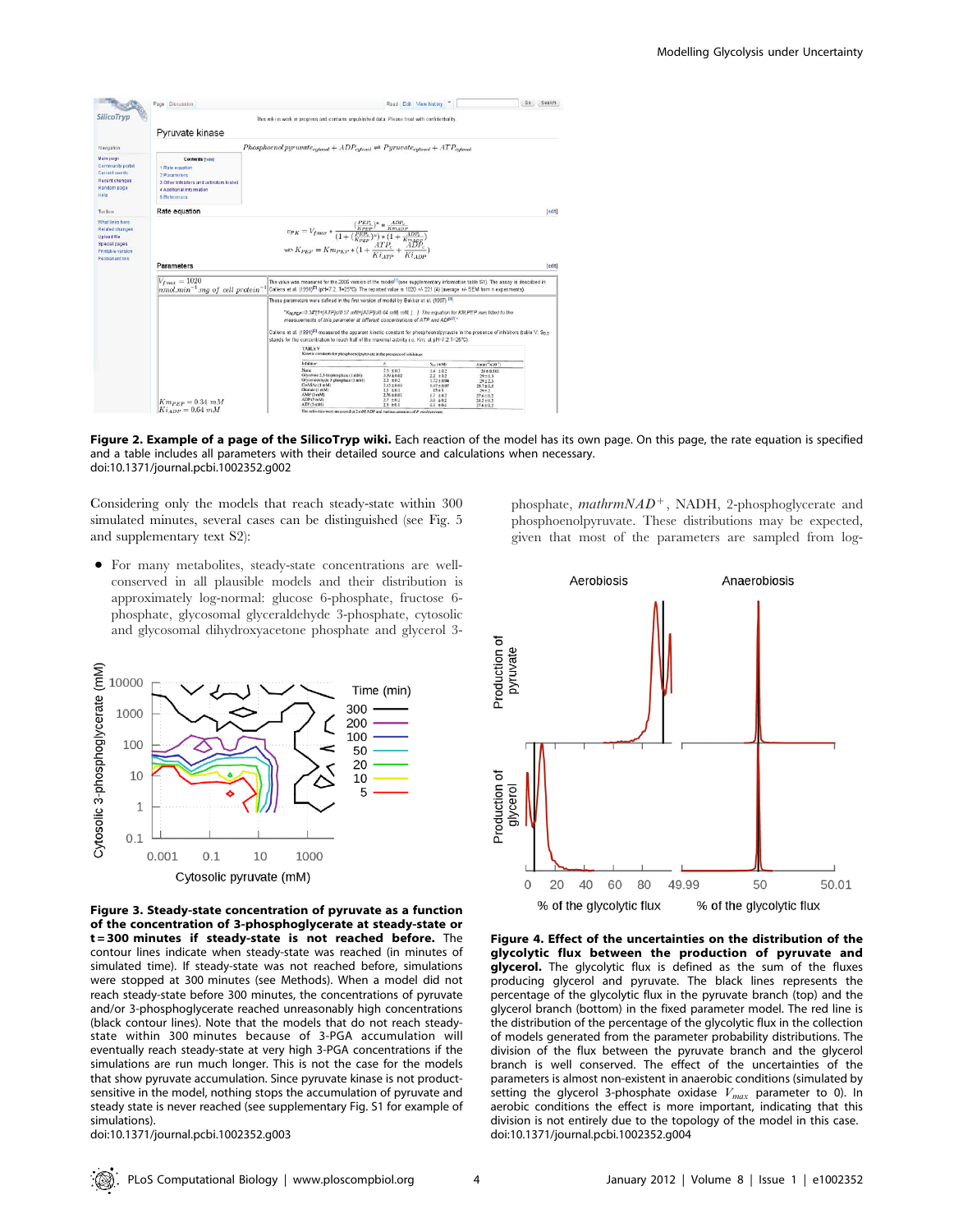normal distributions and thus approximately log-normal distributions for the steady-state concentrations are expected too.

- N For several metabolites, steady-state concentrations do not follow approximate log-normal distributions, although their steady-state concentrations are distributed within a range of values consistent with physiological metabolite concentrations. These include glycosomal and cytosolic ATP, ADP, AMP, glycosomal and cytosolic glucose, fructose 1,6-bisphosphate and glycosomal 1,3-bisphosphoglycerate. For example, the concentration of glycosomal ATP and AMP is predicted to be between 0 and 6 mM (see Fig. 5 B. for ATP), compared to the fixed-parameter values of 4.2 mM and 0.25 mM respectively. The concentration is bounded by the fact that the total adenine nucleotide concentration in the glycosome is set to 6 mM in the model. Given the uncertainty regarding the exact parameters, any ratio between ATP and AMP seems possible and consistent with our parameter knowledge.
- N For two metabolites, 3-phosphoglycerate and pyruvate, the steady-state concentration distribution has a long, heavy tail, indicating that some combinations of plausible parameter values can lead to extreme predicted concentrations (several hundreds to thousands of  $mmol/l$ , see Fig. 3). These cases were studied in more detail as they point to interesting fragilities in the existing model, which indicate a need to refine our knowledge of some parameters and/or model topology.

The accumulation of 3-phosphoglycerate (3-PGA) and/or pyruvate to unreasonable concentrations causes some models to reach steady-state at extremely high concentrations or to fail



Figure 5. Distribution of the steady-state concentrations of four metabolites. The cytosolic 2-phosphoglycerate and glycosomal ATP steady-state concentrations are consistent with physiological metabolite concentration, whereas 3-phosphoglycerate and pyruvate sometimes reach hundreds of millimoles per liter. The value for the fixed parameter model is indicated by a vertical black line. doi:10.1371/journal.pcbi.1002352.g005

reaching steady-state within 300 minutes. This occurs when the maximum reaction rates  $(V_{max})$  of phosphoglycerate mutase (PGAM) for the 3-PGA accumulation or pyruvate transport (PyrT) for the pyruvate accumulation are smaller than their mean values. Fig. 6 shows the percentage of models that break as a function of PGAM  $V_{max}$  (Fig. 6 A) and PyrT  $V_{max}$  (Fig. 6 B). The data show that these models break even when these parameters have values very close to the original value used in the fixedparameter version of the model. Yet, these two reactions can both be inhibited experimentally in vivo. When PGAM was inhibited using tetracycline-inducible RNAi, diminishing  $V_{max}$  to 51% of its original value [10], no adverse effects on the viability of the organism were observed. The pyruvate transporter can also be inhibited substantially before the cells start dying [16]. The reason for the newly revealed model fragilities thus could be twofold: either the relevant parameter values are significantly higher than the currently used values (which are fitted, not measured; [10]), or some unknown regulatory interaction or missing reaction stabilizes the biological system. The pyruvate accumulation is due to a known fragility of the model: the pyruvate kinase is insensitive to its products, which can lead to the accumulation of pyruvate when the  $V_{max}$  of its transporter is not high enough.



Figure 6. Percentage of sampled models that reach steadystate within 300 minutes as a function of the  $V_{max}$  of pyruvate transport and phosphoglycerate mutase. (A) Percentage of models that reach steady-state within 300 minutes as a function of phosphoglycerate mutase  $V_{max}$  (B) Percentage of models that reach steady-state within 300 minutes as a function of pyruvate transport  $V_{max}$ . The red line is the distribution of the parameter as it is usually sampled. The black line is the fixed-parameter value. A model which has a value for one of these two parameters smaller than the mean will easily fail to reach steady-state, whatever the other parameter values and despite these  $V_{max}$  values still being close to their mean. This reveals fragilities in the model.

doi:10.1371/journal.pcbi.1002352.g006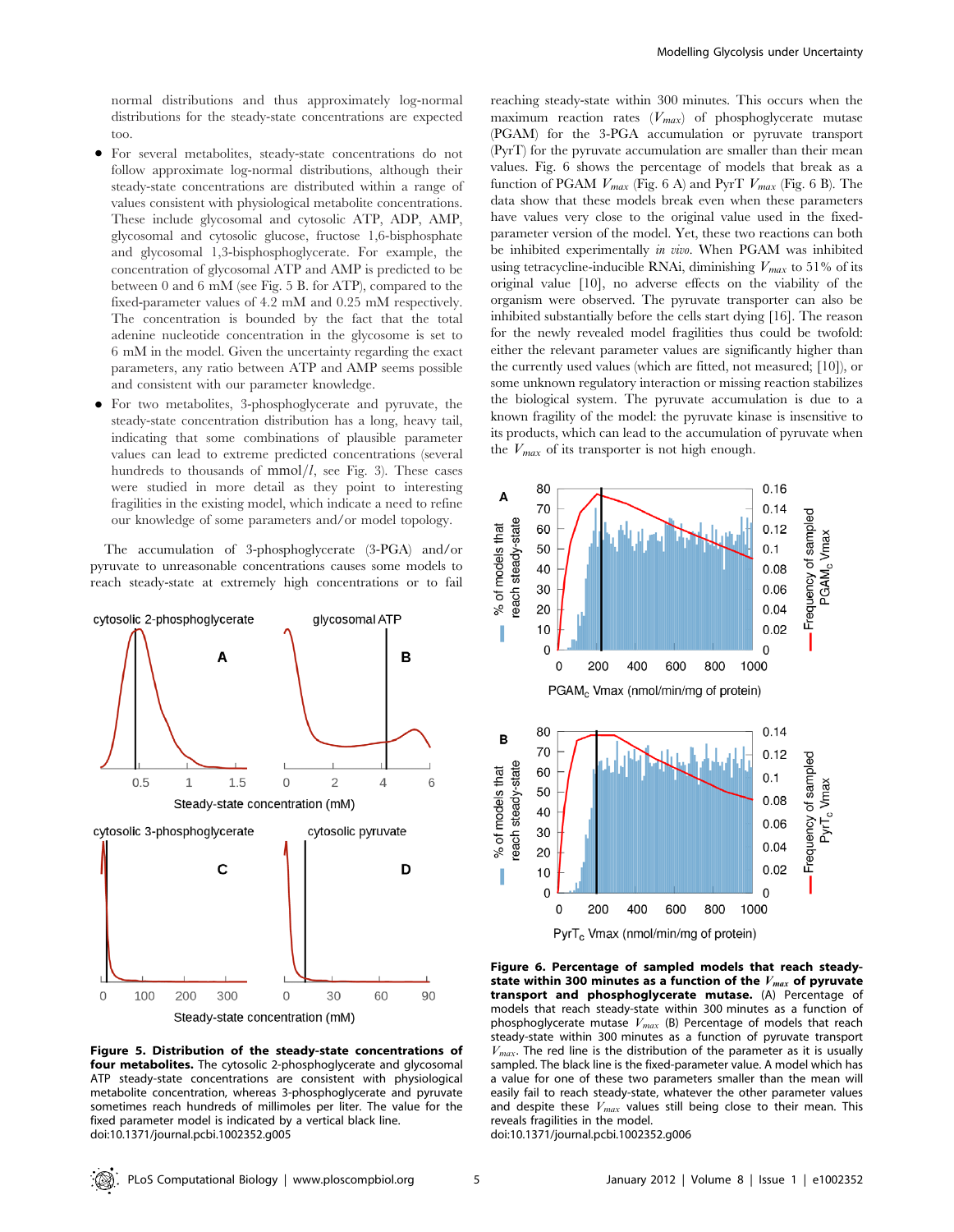Vanderheyden et al. have measured the pyruvate efflux  $V_{max}$  at  $37^{\circ}$ C in bloodstream form *T. brucei* [17] as  $499 \pm 34$  nmol/min/ mg of protein (mean  $\pm$  SD). Assuming an activation energy of 50 kJ/mol, the  $V_{max}$  at 25°C would be about 230 nmol/min/mg of protein, very close to the 200 nmol/min/mg of protein currently used in the model. Using Vanderheyden et al.'s value to compute the probability distribution of the  $V_{max}$  of pyruvate transport (using the corrected mean and calculating the standard deviation as for any value with a measured mean and unknown standard deviation; see methods), only 0.58% of models cannot rapidly reach a steady-state because of pyruvate accumulation (pyruvate concentration at 300 minutes higher than 100 mM), compared to 35.4% when the  $V_{max}$  is set as described in Methods). But this still imply that even a small inhibition of the pyruvate transporter should kill the cells, which is inconsistent with the experimental observations [16]. Therefore, there is probably an additional mechanism that prevents the accumulation of pyruvate in the cytosol. Among the possible hypotheses, it is interesting to note that alanine aminotransferase activity has been measured in bloodstream forms by Spitznagel et al.  $[18]$  (419 + 10 nmol/min/ mg of protein in whole cell extracts at 37°C). This enzyme, which catalyses the reversible reaction  $pyruvate + glutamate \leftrightarrow alanine$  $+2$  - oxoglutarate, was shown to be essential in bloodstream form trypanosomes and might have a significant role in the regulation of the intracellular pyruvate concentration.

Adding alanine aminotransferase into the model would require adding several other reactions as well: the production and recycling of 2-oxoglutarate and glutamate need to be incorporated, as well as the export of alanine [19,20] and probably 2 oxoglutarate [21].

Effects on control coefficients. Control coefficients are one of the most important high-level properties of kinetic models of metabolism: they allow the quantification of how much influence each reaction has on the flux of the pathway. In the glycolytic model of T. brucei, individual control coefficients have been used to predict the most promising trypanocidal drug targets. The T. brucei glycolysis model published by Alberts et al. [10] indicated that the glucose consumption flux is controlled mainly by the glucose transporter at 5 mM of extracellular glucose (control coefficient  $C_{GlcT_c}=0.98$  [10]). As the sum of the control coefficients over the pathway is one [22], the other enzymes have no or very little

control over the glucose consumption flux in this fixed-parameter model.

Using our collection of models, we calculated the control coefficients for every reaction and every model (see Methods). These control coefficients were then ranked from the highest to the lowest. Our analysis (Fig. 7) shows that, given our uncertainty on the parameters, we cannot be certain about the identity of the reaction that has most control over the glucose consumption flux. Moreover, we show that the fixed-parameter model scenario, where almost all the control is held by one reaction the glucose transporter - is not the only scenario possible, but that even at 5 mM of glucose the control might be shared by several reactions.

Fig. 7A (red) shows the reaction that has the highest control coefficient over the glucose consumption flux as a percentage of the sampled model. The glucose transporter has the highest control over the glucose consumption flux in only 40.3% of the models. A substantial proportion of models yield either the phosphoglycerate mutase (PGAM, 31.1%) or GAPDH (28.5%) as having the highest control coefficient.

In 1999, Bakker et al. [23] estimated the control coefficient over the oxygen consumption flux of the glucose transporter experimentally (at 5 mM of extracellular glucose) as being between 0.3 and 0.5. In the fixed-parameter model, the  $V_{max}$  of the glucose transporter was fitted to this control coefficient (0.4) by Alberts et al. [10]. In 17.3% of our models, the glucose transporter has the highest control coefficient over the oxygen consumption flux (Fig. 7A (blue)). Among these models, the control coefficient of the glucose transporter varies between 0.2 and 1.0; when another reaction has the largest control coefficient, the control coefficient of the glucose transporter is always lower than 0.4. A similar distribution of the control coefficient is observed over the glucose consumption flux. No single parameter alone can explain the wide range of values of  $C_{GlcT}$ . It has been shown, however, that the extreme sensitivity of  $C_{GlcT}$  to various parameters can be attributed to the large difference between the  $K_m$  values of the glucose transporter and the next enzyme, hexokinase, towards intracellular glucose [24].

Fig. 7B represents the number of reactions that exert some control over the glucose consumption flux (defined as the reactions with control coefficients above 0.001) as a percentage



Figure 7. Control coefficients in the collection of models. (A) Percentage of models which have either the glucose transporter (GlcTc), phosphoglycerate mutase (PGAM) or glyceraldehyde 3-phosphate dehydrogenase (GAPDH) as the reaction with the highest control coefficient either over the glucose consumption flux (red) or the oxygen consumption flux (blue). (B) Percentage of models vs. the number of reactions that have a control coefficient higher than 0.001. The color inside the bars represents the proportion that has either the glucose transporter, PGAM or GAPDH as the reaction with the highest control coefficient over the glucose consumption flux within these subgroups. doi:10.1371/journal.pcbi.1002352.g007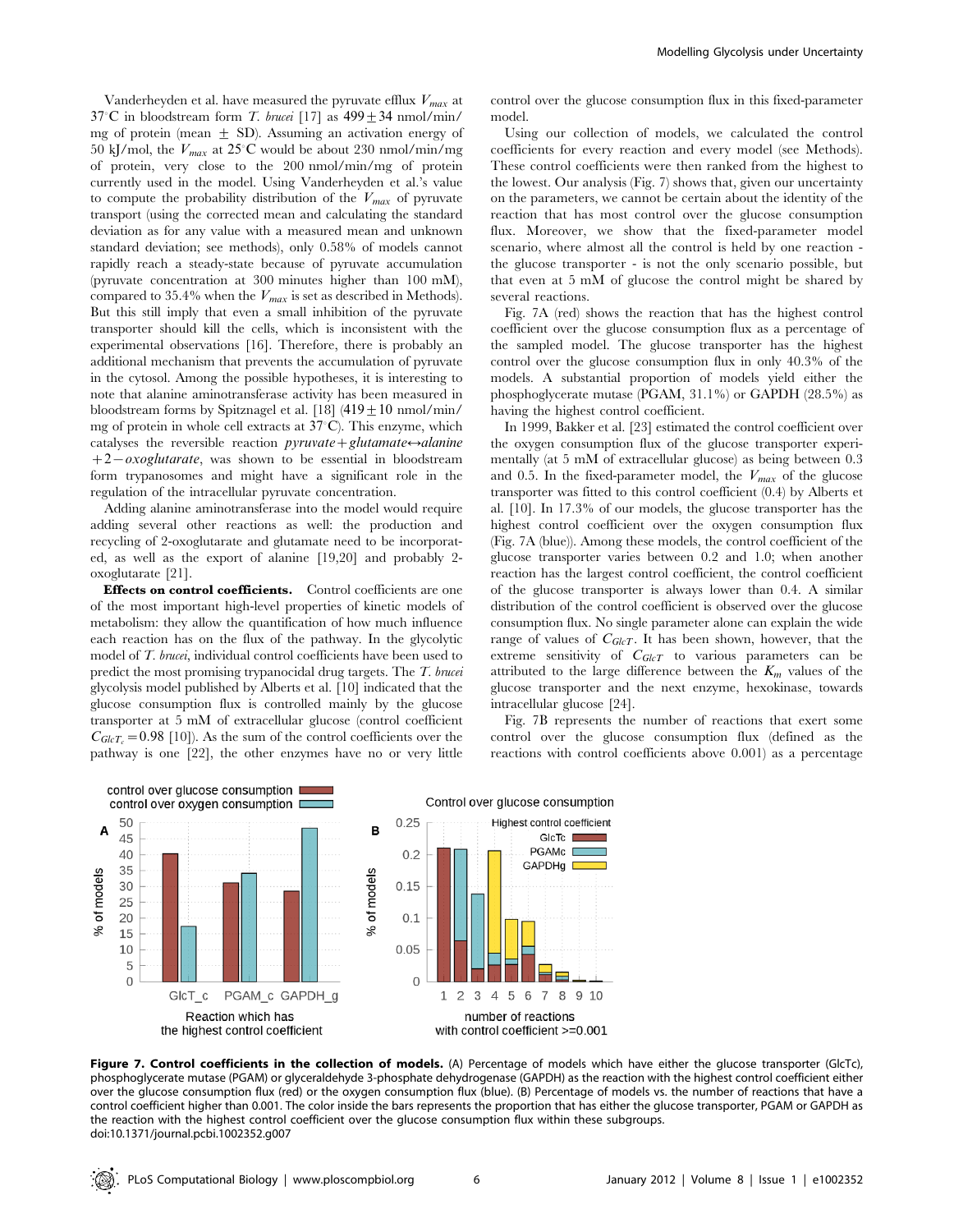of the sampled models. For 21% of the sampled models, only one reaction controls the glucose consumption flux and this reaction is most of the time the glucose transporter, as is the case in the fixed-parameter model. When PGAM exerts most control over the flux, it shares the control with at least one other reaction. When GAPDH exerts most control over the flux, it shares the control with at least four other reactions. Interestingly, the activity of GAPDH has been reported to be inhibited by an unknown compound [25]. If this inhibition is physiological and also occurs in vivo, it might have an important role in the control of glycolytic flux. Indeed, partial inhibition of GAPDH has already been shown to decrease the glycolytic flux and kill the cell [26]. The fact that PGAM exerts the most control in some models might reflect our lack of knowledge about the parameters describing the rate of this reaction. Further analysis of the kinetics of this reaction is necessary to know whether it really exerts some control over the glycolytic flux and thus represents interesting potential drug target.

In the fixed-parameter model, shared control was only seen at glucose concentrations higher than 5 mM [8]. Taking our uncertainty about the parameters values into account shows that this might be the case already at 5 mM of glucose, as has already been suggested by the preliminary analysis of the sensitivity of control coefficients to variations in  $V_{max}$  values in this model [8]. Improving our knowledge about GAPDH and PGAM parameters will allow us to know with a higher degree of confidence if only one of these scenarios is relevant in vivo or if a similar diversity can be found in a parasite population. This knowledge will be essential to predict if a single glycolytic drug target is sufficient or if multiple reactions need to be inhibited to control parasite infections.

#### **Discussion**

Dynamic models of metabolism are powerful tools to infer interesting and often unexpected properties of cellular physiology. However, the data used to build models from diverse sources can lack accuracy and precision. Here we demonstrate how model output can vary when the uncertainties associated with incomplete and variable datasets are explicitly considered in studying a model. We took as an example the well characterised model of the compartmentalised glycolysis in the parasitic protozoan T. brucei. It should be noted that our assessment of the effect of parameter uncertainty on the conclusions that are possible is very conservative. Whenever possible, we have restricted our uncertainty estimates to the level of experimental uncertainty seen within a single assay. This ignores the systematic effects of differences in, e.g., temperature, pH or ion compositions, or biases introduced in sample preparation, all of which would increase uncertainty as can also be seen when parameter values from different laboratories are compared. However, even with these relatively limited uncertainties, we were able to assess the robustness and variability of various properties of the model.

The first property that we studied is the ability of the model to reach steady-state rapidly. Surprisingly, a significant proportion (60%) of the models we generated by sampling the parameters did not allow the model to reach steady-state within 300 minutes, due to the accumulation of either 3-phosphoglycerate or pyruvate in the cytosol. This phenomenon could be attributed to two individual parameters, the maximal reaction rates of phosphoglycerate mutase and pyruvate transport which, when operating below their mean value (but still very close to it), caused the accumulation of two metabolites (3-phosphoglycerate and pyruvate respectively). For the pyruvate transporter, the analysis

suggested a mechanism that could avoid this problem: alanine aminotransferase has been shown, unexpectedly, to be essential in bloodstream form T. brucei [18], and its activity comparable with the rate of pyruvate efflux. This would be sufficient to exert a substantial influence on the intracellular pyruvate concentration. The maximal reaction rate of phosphoglycerate mutase is difficult to measure directly [27], therefore further experimental and theoretical studies are required to refine our knowledge about this reaction. Indeed, the model predicts that current values for PGAM are probably lower than those operative in  $T$ . brucei, and some effort should be made to determine whether the values are indeed higher.

We then analysed the distribution of the steady-state fluxes between the pyruvate and glycerol producing branches of glycolysis both in aerobic and anaerobic conditions. In totally anaerobic conditions, the distribution was very well conserved. Indeed, this property is entirely constrained by the topology of the model and thus this result was expected. Our analysis shows that the distribution of the fluxes is more variable in aerobic conditions, consistent with previously unexplained variation in experimental observations (although changes in oxygen tension within different cells in measured populations would create the same effect).

Further analysis of the steady-state concentrations allowed us to distinguish the metabolites that are only moderately affected by the parameter uncertainties and follow an approximate lognormal distribution, such as  $NAD^+$  and NADH, from the metabolites that follow a more complex distribution such as glycosomal ATP. ATP is constrained by a conserved sum, therefore its steady-state concentration always stays within reasonable limits. Technical limitations mean that the concentration of glycosomal ATP is not directly accessible for experimentation (glycosomes cannot be purified efficiently enough). Therefore, only by acquiring additional data about the parameters of the model can assumptions about these concentrations at steady-state be refined.

Finally, we analysed the control coefficients of each enzyme using our collection of models. These properties are especially important in the case of glycolysis in  $T$ . brucei, as they allow us to identify potential drug targets. Our analysis reveals that, although the reaction that has the most control over the glucose consumption flux is the glucose transporter in 40.3% of the models, two other reactions maximally control the flux in a significant proportion of the models: PGAM (31.1%) and GAPDH (28.5%). Moreover, the activity of GAPDH has been reported to be inhibited by an unknown metabolite [25]; if this inhibition occurs in vivo, it might have an important role in the control of glycolytic flux. Interestingly, partial inhibition of GAPDH has been shown to affect parasite growth and glycolytic flux [26], and selective inhibitors of the *T. brucei* enzyme have been shown to be trypanocidal [28]. The rest of the control coefficient hierarchy is more variable. Either this variability is a true reflexion of biological noise or the result of our lack of knowledge about some parameters of the model.

The data derived from the work performed here point to several further studies, including analysis of the role of alanine amino transferase in the regulation of pyruvate concentration and more exact quantification of pyruvate transport and phosphoglycerate mutase kinetics. The detailed description of parameter uncertainty will now form the basis for a comprehensive Bayesian analysis and extension of the model using alternative topologies [29]. These analyses will allow us to quantify our posterior belief about the parameters of the model when it is confronted with new experimental data such as measured metabolite concentrations in different conditions.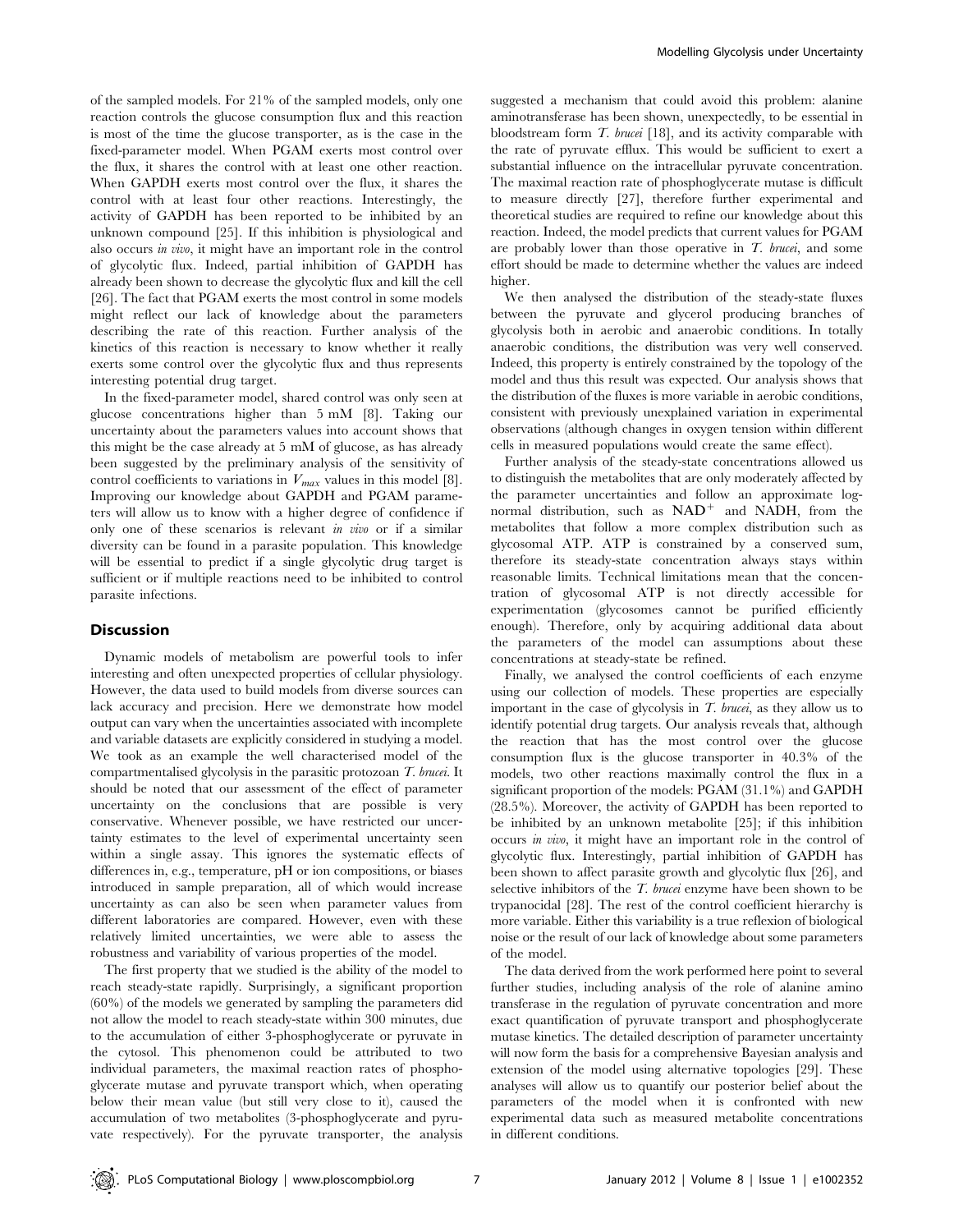#### Methods

#### The model

The model used in this paper is the last updated version [10,11] of the glycolysis model of T. brucei first published by Bakker et al. in 1997 [7] (see Fig. 1).

To allow a straight-forward sampling of parameters, the rate equations were rewritten to contain the equilibrium constant instead of the ratio of  $V_{max}$  values (reverse over forward), using the Haldane equation [30]. This does not change the rates, but simplifies the sampling of the parameters, as we do not need to check for consistency with the thermodynamic equilibrium constant. For example, the phosphoglucose isomerase (PGI) rate equation was:

$$
v_{PGI} = Vmax \times \frac{\frac{Glc6P_g}{Km_{Glc6P}} - r \times \frac{Fru6P_g}{Km_{Fru6P}}}{1 + \frac{Glc6P_g}{Km_{Glc6P}} + \frac{Fru6P_g}{Km_{Fru6P}}}
$$
(1)

where  $r = \frac{Vmax_{reverse}}{Vmax_{forward}}$ . The Haldane equation gives:

$$
Keq_{PGI} = \frac{Vmax_{forward} * Km_{Fru6P}}{Vmax_{reverse} * Km_{Glc6P}}
$$
 (2)

Therefore, the rate equation of PGI can be rewritten as:

$$
v_{PGI} = Vmax * \frac{Glc6P_g}{Km_{Glc6P}} * (1 - \frac{Fru6P_g}{Glc6P_g * Keq}) + \frac{Glc6P_g}{Km_{Glc6P}} + \frac{Fru6P_g}{Km_{Fru6P}}
$$
(3)

The list of sources used to compute the values of the equilibrium constants is available in supplementary text S3 and on the SilicoTryp wiki (http://silicotryp.ibls.gla.ac.uk/wiki/Glycolysis). The model in [11] considered the transport reactions between the cytosol and the glycosome and adenylate kinase (see special cases) to be very fast compared the other reactions of the model. Therefore, they were not explicitly modelled. To enable consideration of the effect of parameter uncertainty on the rate of these transport reactions, we modelled them explicitly using mass action kinetics. As we considered that these reactions have an equilibrium constant of unity (no preferential accumulation or exclusion in one of the compartments), we used a single rate parameter for each transport reaction. For example, the transport of glucose between the cytosol and the glycosome is modelled as:

$$
v_{GlcTg} = k * Glc_c - k * Glc_g \tag{4}
$$

The model is available as supplementary dataset S1 (SBML file [31]). The parameter values are as in [11]. The equilibrium constant are calculated from the  $K_m$  values and the ration of  $V_{max}$ reverse over  $V_{max}$ forward when necessary.

#### Probability distributions of the parameters

In order to sample the model parameters, we needed to define a probability distribution for each parameter. These distributions can be defined empirically using arbitrary shapes, but for the sake of convenience it is usually appropriate to use standard shapes (e.g. normal or log-normal distributions) and then to estimate the

parameters of these distributions (usually the mean and standard deviation).

Km/Ki. These parameters represent concentrations, therefore they cannot be negative and our uncertainty about their values is best represented by a log-normal distribution.

For each  $K_m$  or  $K_i$  value of the model, the mean and standard deviation of the corresponding log-normal distribution must be estimated from available experimental data (indicated as lmean and *lsd*). Five situations occur:

- $\bullet$  The parameter has been measured experimentally: a mean  $(m)$ and standard deviation  $(SD)$  or standard error  $(SEM=$ and standard deviation  $(SD)$  or standard error  $(SEM = SD * \sqrt{n}$ , where n is the number of observations) are available. *lmean*=*log*<sub>10</sub>(*m*) and *lsd*=*log*<sub>10</sub>( $\frac{SEM}{m}$ +1). If a standard deviation is available and the number of observations is not specified,  $n$  is supposed to be 3.
- The parameter has been measured experimentally, but only a mean value is reported. *lmean* is computed as above, *lsd* is computed using the average relative standard error  $(RSE)$  of all  $K_m$  values of the model for which  $SD$  or  $SEM$  is available. The value of RSE calculated from the published data is usually between 10 and 20%, indicating that the RSE can be expected to be similar for those  $K_m$  values where it has not been specified.
- The parameter has not been measured, and no estimate of its value is available. When no other information is available, the parameter is calculated from the list of  $K_m$  values of all T. brucei enzymes retrieved from BRENDA [32] (*lmean* =  $-1.1$ ,  $lsd=1.35$ , Fig. 8).
- The parameter has not been measured, but some indication of its mean is available, e.g. a value measured for a phylogenetically closely related species (Trypanosoma cruzi or a Leishmania species). This heterologous mean is used to compute the *lmean* as above. As this value is considered to be more uncertain than a value measured in T. brucei, the lsd is calculated so that the upper or lower limit of the 95% confidence interval equals the upper or lower limit of the 95% confidence interval of all T. brucei enzyme retrieved from BRENDA (if the heterologous mean is higher than the mean calculated from all T. brucei



Figure 8. Distribution of the  $K_m$  values retrieved from the **BRENDA database.**  $K_m$  values retrieved from the database (green) and a log-normal distribution with the same mean and standarddeviation (red) are shown.

doi:10.1371/journal.pcbi.1002352.g008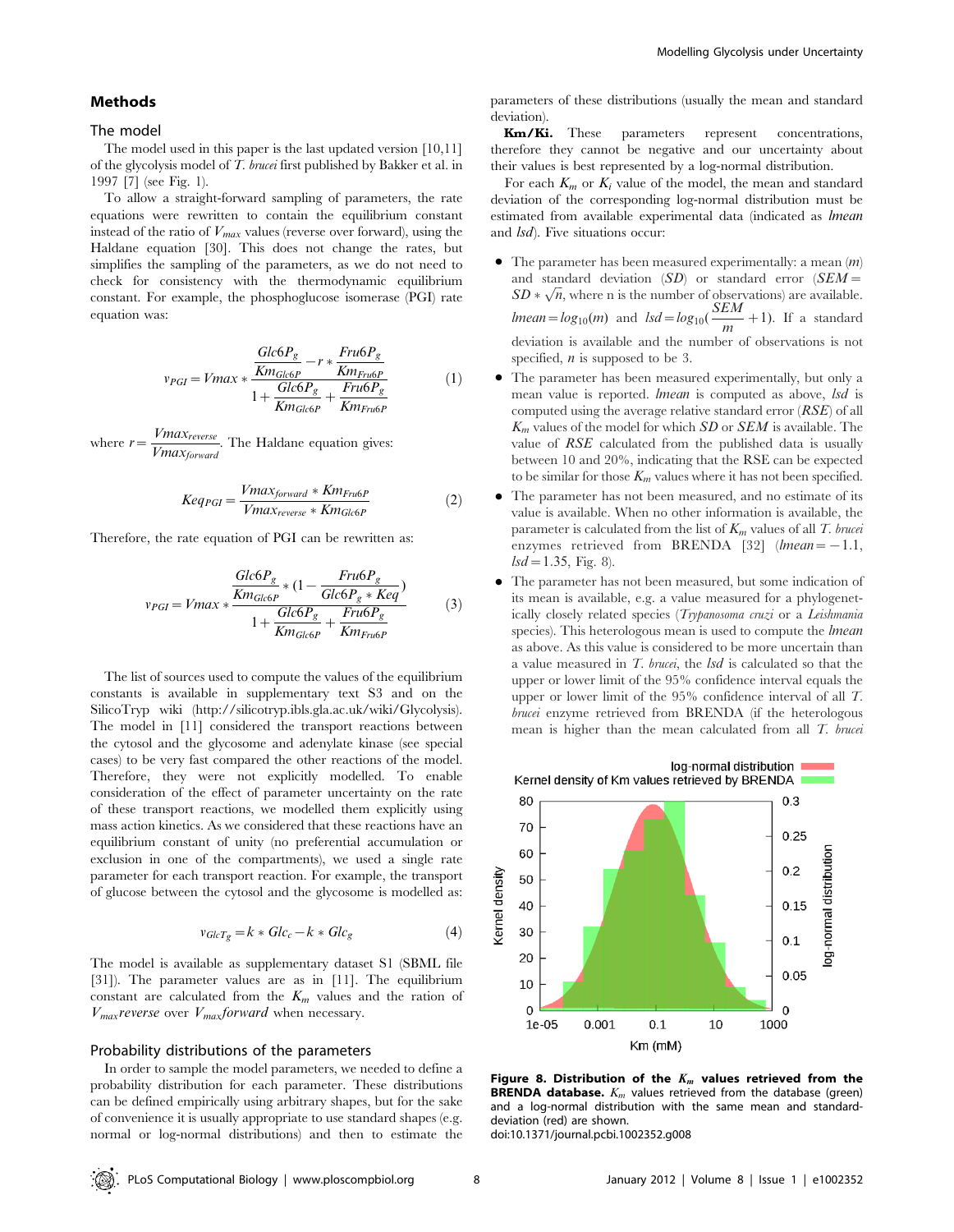enzyme retrieved from BRENDA, then the upper limit is used, otherwise, the lower limit is used). However, if the 95% confidence interval calculated is bigger than  $[0.1*mean;$  $10 * mean$  then  $[0.1 * mean; 10 * mean]$  is used to calculate lsd.

The  $K_m$  values of PGAM used in the published version of the model were measured in the presence of cobalt, as this was believed to be the cofactor used by the enzyme. However, the nature of the metallic cofactor used by this enzyme has recently been questioned: Fuad et al. (2011) [33] have shown that the concentration of cobalt is too small to be relevant in vivo. For this reason, the  $K_m$  values of PGAM were set according to the earlier measurements done by Chevalier et al. (2000) [27]:  $K_m$  $(3-\text{PGA})=0.15\pm0.02$  mM and  $K_m(2\text{PGA})=0.16\pm0.03$  mM.

**Keq.** The equilibrium constants,  $K_{eq}$ , can be calculated from the Gibbs free energy of a reaction,  $\Delta G_r$ , using equation 5:

$$
K_{eq} = exp(\frac{-\Delta G_r^{o'}}{RT})
$$
\n(5)

 $\Delta G_r^{\rho'}$  is expressed in J/mol and can be positive, negative or null. Therefore, we assumed that our uncertainty about the exact value of  $\Delta G_r^{\rho'}$  can be described by a normal distribution. As a consequence, according to equation 5, the plausible values of the equilibrium constant will be log-normally distributed.

As the equilibrium constant does not depend on the organism (assuming constant temperature, pH and ionic strength), the mean and standard-deviation of the distribution can be calculated from the various values reported in the literature (see supplementary text S3). When only one published value could be found, the standard deviation was calculated using the mean relative standard deviation of the other equilibrium constants in the model as described above.

**Vmax.** The maximum rate of the reactions  $(V_{max})$  can only have positive values. The  $V_{max}$  values are linked to the equilibrium constant and  $K_m$  values by the Haldane equation. Therefore, we assume again that our uncertainty about them can best be described by a log-normal distribution.

For each  $V_{max}$ , the mean and standard deviation of the lognormal distribution must be defined (respectively *lmean* and *lsd*). When the  $V_{max}$  had been measured, the *lmean* and *lsd* were calculated the same way as for the  $K_m$  values. When no information was available, the lmean was set using the value fitted by Alberts et al. [10] for the fixed-parameter model. In these cases, the lsd was then set so that the upper limit of the confidence interval (95%) is 4000 nmol/min/mg protein (the largest  $V_{max}$  in the model is 2862 nmol/min/mg protein for phosphoglycerate kinase [10]).

If the  $V_{max}$  was measured in the reverse direction  $(V_{max}^r)$ ,  $V_{max}^r$ is sampled.  $V_{max}$  is then calculated from the sampled  $\overline{V}_{max}^r$ ,  $\overline{K}_{eq}$ and  $K_m$  values using the Haldane equation. The value used for phosphoglycerate kinase is calculated from the measured  $V_{max}^r$ . However, as two of the  $K_m$  values were not measured and therefore have large standard deviations, sampling this  $V_{max}$  from the  $V_{max}^r$ ,  $K_m$  and  $K_{eq}$  would result in sampling values much larger than 4000 nmol/min/mg of proteins. Therefore, the phosphoglycerate kinase  $V_{max}$  was sampled using the calculated value as a mean, and the standard deviation was calculated so that the upper limit of the confidence interval (95%) is 4000 nmol/min/mg protein.

The  $V_{max}$  of GAPDH reported in the literature [10] was measured in crude extracts where a non-identified metabolite seems to inhibit it [25]. The inhibition factor  $(F)$  was estimated by

Misset et al. [25] as about three-fold and was sampled separately in our study. As  $F$  needs to be higher than 1, it was sampled using a log-normal distribution (with  $mean = 2$  and sd calculated so that the upper limit of the confidence interval (95%) is 3.5) to which 1 is added. The  $V_{max}$  of GAPDH in the model is then multiplied by this sampled inhibition factor.

The glucose transporter  $V_{max}$  was set according to the measurements of Seyfang et al. [34]. Using the  $V_{max}$  at 37°C and the activation energy they measured, we estimated the  $V_{max}$  of glucose transporter at  $25^{\circ}$ C to  $111.7 \pm 19.1$  nmol/min/mg of protein. Note that this value is close to the fitted value used in [10] (108.9 nmol/min/mg of protein).

Transport reactions. The model includes several transport reactions. Among them, only the transport rates across the cytosolic membrane have been measured. The transport rates across the glycosomal membrane have not been characterised and are currently modelled using mass action kinetics (i.e., as nonsaturable, non-enzymatic reactions) to maintain maximal compatibility with the published model [10,11]. The corresponding parameters have not been measured. The equilibrium constant of these transport reactions is assumed to be 1, so that only one kinetic parameter is required per transport reaction.

No information is available about the uncertainty of these parameters. As these parameters are strictly positive, they are sampled using a log-normal distribution as are  $K_m$  and  $V_{max}$ values. The means are set to the minimum value so that the reaction will be within 5% of equilibrium (using the mean values for all the other parameters). The standard deviation is calculated so that the upper limit of the confidence interval (95%) is equal to 100 times the mean to allow a large exploration of the parameter space.

Specific cases. Bakker et al. [7] and the following versions of the model included adenylate kinase implicitly, considering this reaction to be at equilibrium. We modelled adenylate kinase using mass action kinetics, with two rate constants  $k_1$  and  $k_2$ . As only the equilibrium constant of this reaction is known,  $k_2$  is sampled using the same methods as for the parameters of the transport reactions.  $k_1$  is then calculated from  $k_2$  and the sampled equilibrium constant:  $k_1 = K_{eq} * k_2$ .

ATP utilization is modelled using mass action kinetics with a single rate constant. As this reaction represents all of the cytosolic reactions that consume ATP and are not explicitly included in the model, the rate constant of this reaction is unknown. As for glycosomal transport reactions, this parameter was sampled according to a log-normal distribution. The mean used is the value fitted by Bakker et al. [7]. The standard deviation is calculated so that the upper limit of the 95% confidence interval equals 2 times the mean.

The glucose transport across the cytosolic membrane is assumed to be symmetric [7] based on experimental evidence [35]. Moreover, it exhibits a trans-acceleration phenomenon [36] which is quantify by a parameter,  $\alpha$  in the underlying model of the transporter kinetics. As this parameter varies between 0 and 1, it was sampled using a logit-normal distribution. The estimated value from Bakker et al. [7] was used as a mean. The standard deviation was arbitrarily set so that the upper limit of the 95% confidence interval is the mean +20%.

#### Parameter sampling

All parameters were sampled using the MT19937 random number generator of Makoto Matsumoto and Takuji Nishimura [37] implemented in the GNU Scientific Library (GSL) [38]. The random numbers where then transformed to follow their assumed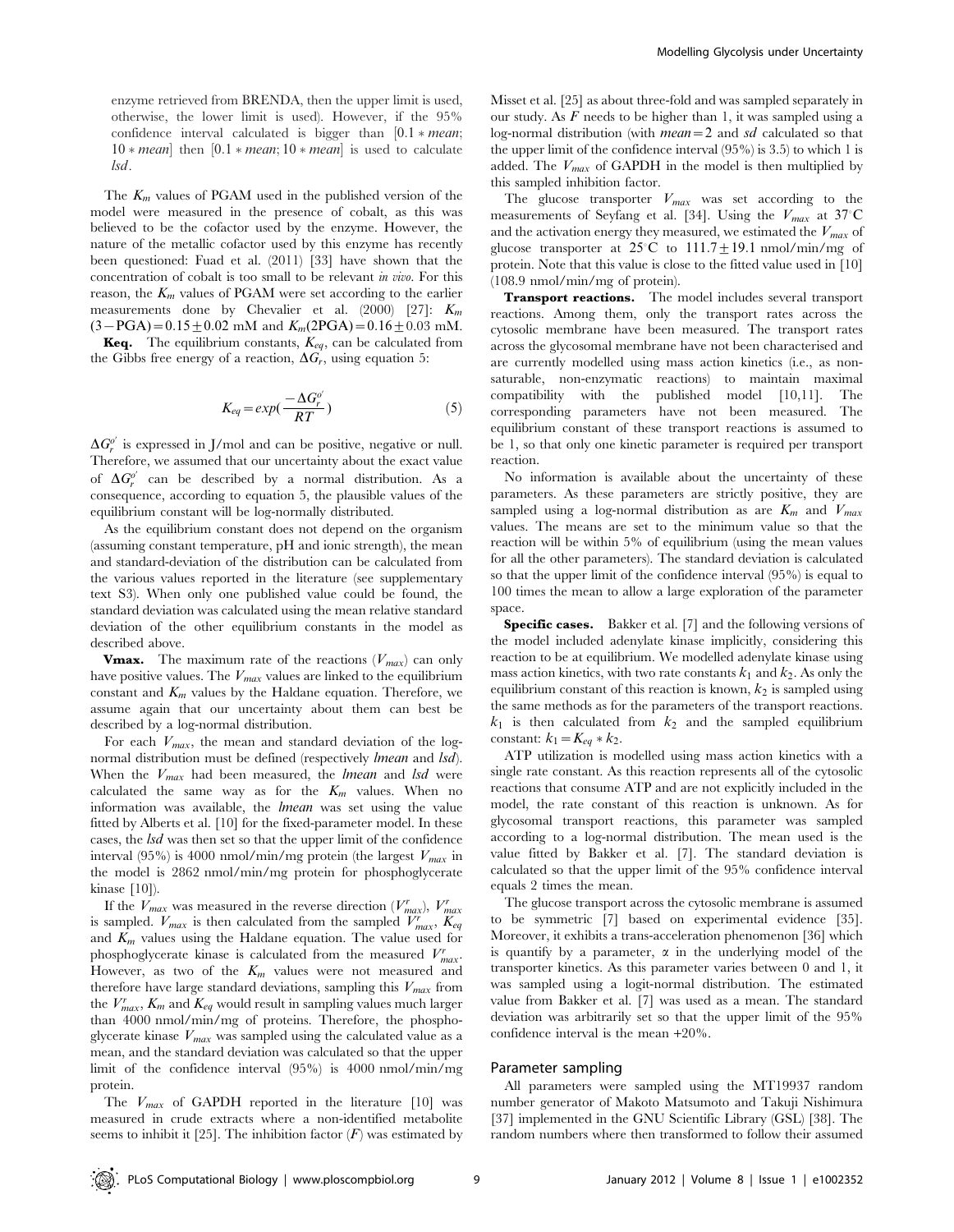probability distribution using the random number distribution function implemented in the GSL library.

#### Steady-state calculations

The steady states were calculated using the SOSlib library [39]. Steady-state is considered if the mean+standard deviation of the rates of change of all metabolite concentrations is lower than a user-defined parameter ssThreshold of SOSlib. The initial conditions were set using the steady-state concentrations calculated using the mean values of all parameters. For any sampled model, it is assumed that steady state should be reached within 300 minutes of simulated time (steady state detection threshold  $ssThreshold = 0.01$ , parameter *PrintStep* = 1 per simulated minute). We checked that the steady-state calculations give similar results in COPASI [40] and PySCeS [41] using their default parameters. We also verified that the parameter sets that do not allow the model to reach steady state in these conditions show accumulation of individual metabolites beyond reasonable concentrations (hundreds or thousands of millimol per liter, see Results and Fig. 3).

#### Control coefficients

The control coefficients were computed using the methodology described by Bakker et al. [8]. The computation of control coefficients requires more precise steady-states calculations. Therefore, the parameters of SOSlib were set to: maximal time Time=100000 minutes and the threshold ssThreshold=10<sup>-6</sup>.

#### Supporting Information

Dataset S1 Fixed-parameter model (sbml file). (XML)

#### References

- 1. Borger S, Liebermeister W, Klipp E (2006) Prediction of enzyme kinetic parameters based on statistical learning. Genome Inform Ser 17: 80–87.
- 2. Wang L, Birol I, Hatzimanikatis V (2004) Metabolic control analysis under uncertainty: Framework development and case studies. Biophys J 87: 3750–3763.
- 3. Tran LM, Rizk ML, Liao JC (2008) Ensemble modeling of metabolic networks. Biophys J 95: 5606–5617.
- 4. Rizk ML, Liao JC (2009) Ensemble modeling and related mathematical modeling of metabolic networks. J Taiwan Inst Chem E 40: 595–601.
- 5. Mišković L, Hatzimanikatis V (2011) Modeling of uncertainties in biochemical reactions. Biotechnol Bioeng 108: 413–423.
- 6. Murabito E, Smallbone K, Swinton J, Westerhoff HV, Steuer R (2011) A probabilistic approach to identify putative drug targets in biochemical networks. J Roy Soc Interface 8: 880–895.
- 7. Bakker BM, Michels PA, Opperdoes FR, Westerhoff HV (1997) Glycolysis in bloodstream form Trypanosoma brucei can be understood in terms of the kinetics of the glycolytic enzymes. J Biol Chem 272: 3207–3215.
- 8. Bakker BM, Michels PAM, Opperdoes FR, Westerhoff HV (1999) What controls glycolysis in bloodstream form Trypanosoma brucei? J Biol Chem 274: 14551–14559.
- 9. Helfert S, Estévez AM, Bakker B, Michels P, Clayton C (2001) Roles of triosephosphate isomerase and aerobic metabolism in Trypanosoma brucei. Biochem J 357: 117–125.
- 10. Albert M, Haanstra JR, Hannaert V, Van Roy J, Opperdoes FR, et al. (2005) Experimental and in silico analyses of glycolytic ux control in bloodstream form Trypanosoma brucei. J Biol Chem 280: 28306–28315.
- 11. Haanstra JR, van Tuijl A, Kessler P, Reijnders W, Michels PAM, et al. (2008) Compartmentation prevents a lethal turbo-explosion of glycolysis in trypanosomes. Proc Natl Acad Sci USA 105: 17718–17723.
- 12. Ryley JF (1956) Studies on the metabolism of the protozoa. 7. comparative carbohydrate metabolism of eleven species of trypanosome. Biochem J 62: 215–222.
- 13. Hammond DJ, Bowman IB (1980) Trypanosoma brucei: the effect of glycerol on the anaerobic metabolism of glucose. Mol Biochem Parasit 2: 63–75.
- 14. Haanstra J (2009) The power of network-based drug design and the interplay between metabolism and gene expression in Trypanosoma brucei. Ph.D. thesis, Vrije Universiteit Amsterdam.

Modelling Glycolysis under Uncertainty

Figure S1 Examples of simulations of models unable to reach steady-state (within 1000 simulated minutes). (A) Simulation of pyruvate concentration in a model unable to reach steady-state because of pyruvate accumulation. Models of this type will never reach steady-state. (B) Simulation of glycosomal 3-PGA concentration in a model unable to reach steady-state because of 3-PGA accumulation. Models of this type will eventually reach steady-state, but at extremely high concentrations of 3-PGA. (TIFF)

#### Text S1 Distributions of the sampled parameters. (PDF)

Text S2 Distributions of the steady-state concentrations of the metabolites in mmol/l. (PDF)

Text S3 Sources used for the calculation of the equilibrium constants mean and standard deviations. (PDF)

#### Acknowledgments

The authors would like to thank Rainer Machné for his help with SOSLib. The members of the SysMO2-funded SilicoTryp Consortium are: Rainer Breitling, Michael P. Barrett, Barbara M. Bakker, Keith Matthews, Christine Clayton, Luise Krauth-Siegel, Mark Girolami, Fiona Achcar, Eduard J. Kerkhoven, Dong-Hyun Kim, Jurgen R. Haanstra, Federico Rojas, Abeer Fadda, and Alejandro Leroux.

#### Author Contributions

Conceived and designed the experiments: FA RB. Performed the experiments: FA. Analyzed the data: FA EJK BMB MPB RB. Contributed reagents/materials/analysis tools: FA RB. Wrote the paper: FA EJK BMB MPB RB.

- 16. Wiemer EA, Michels PA, Opperdoes FR (1995) The inhibition of pyruvate transport across the plasma membrane of the bloodstream form of Trypanosoma brucei and its metabolic implications. Biochem J 312(Pt 2): 479-484.
- 17. Vanderheyden N, Wong J, Docampo R (2000) A pyruvate-proton symport and an H+-ATPase regulate the intracellular pH of Trypanosoma brucei at different stages of its life cycle. Biochem J 346 Pt 1: 53–62.
- 18. Spitznagel D, Ebikeme C, Biran M, Nic a' Bha´ird N, Bringaud F, et al. (2009) Alanine aminotransferase of Trypanosoma brucei–a key role in proline metabolism in procyclic life forms. FEBS J 276: 7187–7199.
- 19. Newport GR, Page CR, III, Ashman PU, Stibbs HH, Seed JR (1977) Alteration of free serum amino acids in voles infected with trypanosoma brucei gambiense. J Parasitol 63: 15–24.
- 20. Mackenzie NE, Hall JE, Seed JR, Scott AI (1982) Carbon-13 Nuclear-Magnetic-Resonance studies of glucose catabolism by trypanosoma brucei gambiense. Eur J Biochem 121: 657–661.
- 21. Grant PT, Fulton JD (1957) The catabolism of glucose by strains of trypanosoma rhodesiense. Biochem J 66: 242–250.
- 22. Kacser H, Burns JA (1973) The control of ux. Sym Soc Exp Biol 27: 65–104.
- 23. Bakker BM, Walsh MC, ter Kuile BH, Mensonides FI, Michels PA, et al. (1999) Contribution of glucose transport to the control of the glycolytic ux in Trypanosoma brucei. Proc Natl Acad Sci USA 96: 10098–10103.
- 24. Bakker BM, Michels PAM, Westerhoff HV (1996) Control of the glycolytic flux in Trypanosoma brucei: why control can shift suddenly. In: Snoep JL, Westerhoff HV, Sluse FE, Wijker JE, Kholodenko BN, eds. Biothermokinetics of the living cell. Amsterdam: Biothermokinetics Press. pp 136–142. Available: http://dare.uva.nl/record/16345.
- 25. Misset O, Bos OJ, Opperdoes FR (1986) Glycolytic enzymes of Trypanosoma brucei. Eur J Biochem 157: 441–453.
- 26. Cáceres AJ, Michels PA, Hannaert V (2010) Genetic validation of aldolase and glyceraldehyde-3-phosphate dehydrogenase as drug targets in Trypanosoma brucei. Mol Biochem Parasit 169: 50–54.
- 27. Chevalier N, Rigden DJ, Van Roy J, Opperdoes FR, Michels PA (2000) Trypanosoma brucei contains a 2,3-bisphosphoglycerate independent phosphoglycerate mutase. Eur J Biochem 267: 1464–1472.
- 28. Aronov AM, Suresh S, Buckner FS, Van Voorhis WC, Verlinde CL, et al. (1999) Structure-based design of submicromolar, biologically active inhibitors of trypanosomatid glyceraldehyde-3-phosphate dehydrogenase. Proc Natl Acad Sci USA 96: 4273–4278.
- 15. Eisenthal R, Panes A (1985) The aerobic/anaerobic transition of glucose metabolism in Try-panosoma brucei. FEBS Lett 181: 23–27.